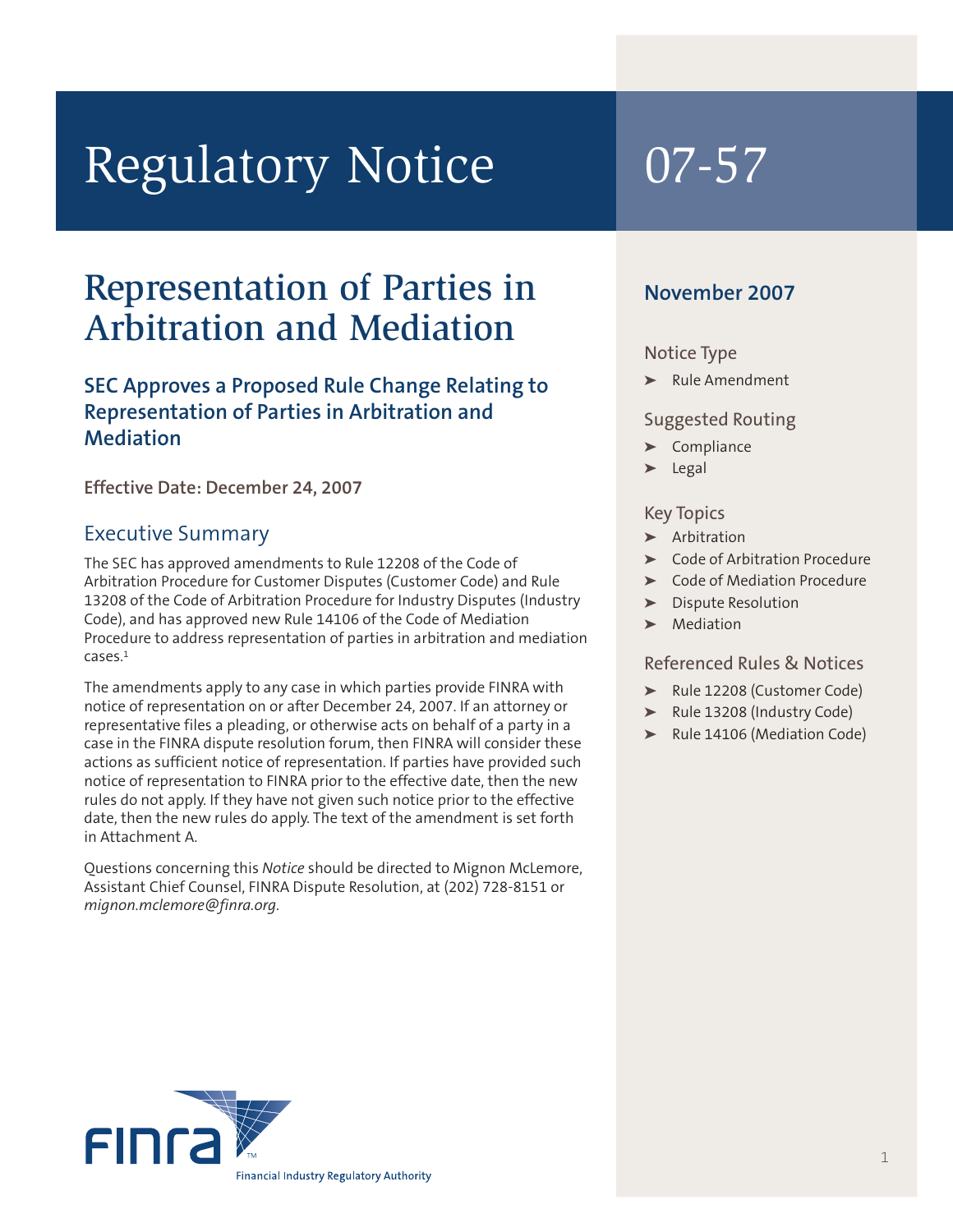#### Background and Discussion

The rule changes clarify the issue of representation of parties in FINRA dispute resolution proceedings. The prior rules stated only that "all parties shall have the right to representation by counsel at any stage of the proceedings."The rules did not provide any guidance on the kind of representatives who were permitted to practice in the dispute resolution forum; nor did they provide guidance on the qualifications those representatives must have to participate in the forum. Moreover, the prior rules did not address a growing trend in American jurisprudence: the multi-jurisdictional practice of law, which occurs when attorneys, licensed in one United States (U.S.) jurisdiction, practice law in a jurisdiction in which they are not licensed.

To address these issues, FINRA filed a proposal with the Securities and Exchange Commission (SEC) on September 14, 2006. Amendments 1 and 2 were filed on November 9, 2006 and February 23, 2007, respectively. The SEC published the proposal for comment in the *Federal Register* on April 13, 2007. <sup>2</sup> After FINRA submitted its response to comments, the SEC approved the proposal on September 26, 2007. 3

FINRA has amended Rules 12208 and 13208 of the Customer and Industry Codes, respectively, and adopted Rule 14106 of the Mediation Code (referred to collectively as "the rules") to address representation of parties in arbitration and mediation. The rules provide that:

- ➤ parties may represent themselves;
- ➤ parties may be represented by an attorney, provided certain criteria are met; or
- ➤ parties may be represented by a person who is not an attorney, unless state law prohibits such representation or the person is currently suspended or barred from the securities industry in any capacity, or is currently suspended from the practice of law or disbarred.

In addition, the rules provide that issues regarding qualifications of a representative are to be governed by applicable law.

Each provision of the changes to the rules is discussed below.

#### **Representation by a Party**

The rules codify current practice by explicitly stating that parties may represent themselves in an arbitration or mediation proceeding. Likewise, the rules state that a member of a partnership may represent a partnership; and a *bona fide* officer of a corporation, trust or association may represent the corporation, trust or association in an arbitration or mediation proceeding.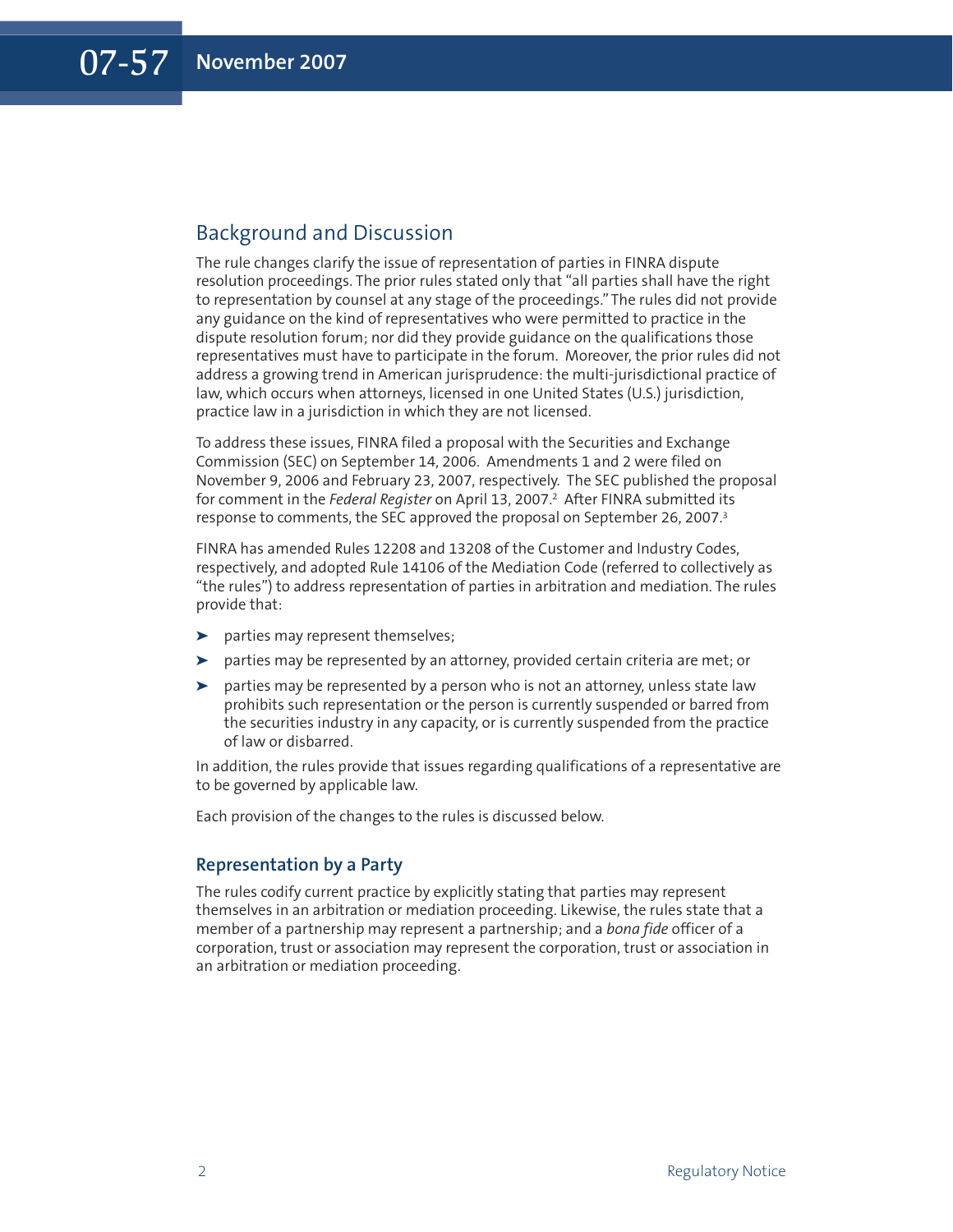#### **Representation by an Attorney**

Parties may be represented in an arbitration or mediation by an attorney at law in good standing and admitted to practice in any jurisdiction in the U.S., including the District of Columbia, or any commonwealth, territory or possession of the U.S., unless state law prohibits such representation. Thus, under this provision, if a party chooses to be represented by an attorney, the attorney must be licensed to practice law in a U.S. jurisdiction, be in good standing and comply with the applicable laws of the U.S. jurisdiction in which the hearings are held. 4

Under this provision, neither the staff nor the arbitration panel <sup>5</sup> is required to verify the attorney's compliance with state law. If state law prohibits such representation, the parties may raise the issue with the panel. Parties also may seek court or regulatory agency relief. In the absence of a court order, the arbitration proceeding shall not be stayed or otherwise delayed pending resolution of such issues.

If a party chooses to be represented by an attorney, either the party or the attorney must notify FINRA in writing of the attorney's intent to appear, and provide the attorney's contact information.6 The party or attorney may satisfy this requirement by providing this information in the initial pleadings<sup>7</sup> filed with the Director of Arbitration (Director) or by means of the online filing system *(www.finra.org/onlineclaimfiling)*. 8

#### **Representation by Others**

Parties may be represented in an arbitration or mediation by a person who is not an attorney, unless:

- ➤ state law prohibits such representation;
- $\blacktriangleright$  the person is currently suspended or barred from the securities industry in any capacity; or
- ➤ the person is currently suspended from the practice of law or disbarred.

This provision allows a relative, friend or associate to represent or assist a person (*e.g.*, an elderly or disabled person) with his or her arbitration or mediation. Investors can also find affordable legal representation at law school securities arbitration clinics. 9

Under this provision, neither the staff nor the arbitration panel is required to verify the non-attorney's compliance with state law. If state law prohibits such representation or if the non-attorney representative is currently (i) suspended or barred from the securities industry or (ii) suspended from the practice of law or disbarred, the parties may raise the issue with the panel. Parties also may seek court or regulatory agency relief. In the absence of a court order, the arbitration proceeding shall not be stayed or otherwise delayed pending resolution of such issues.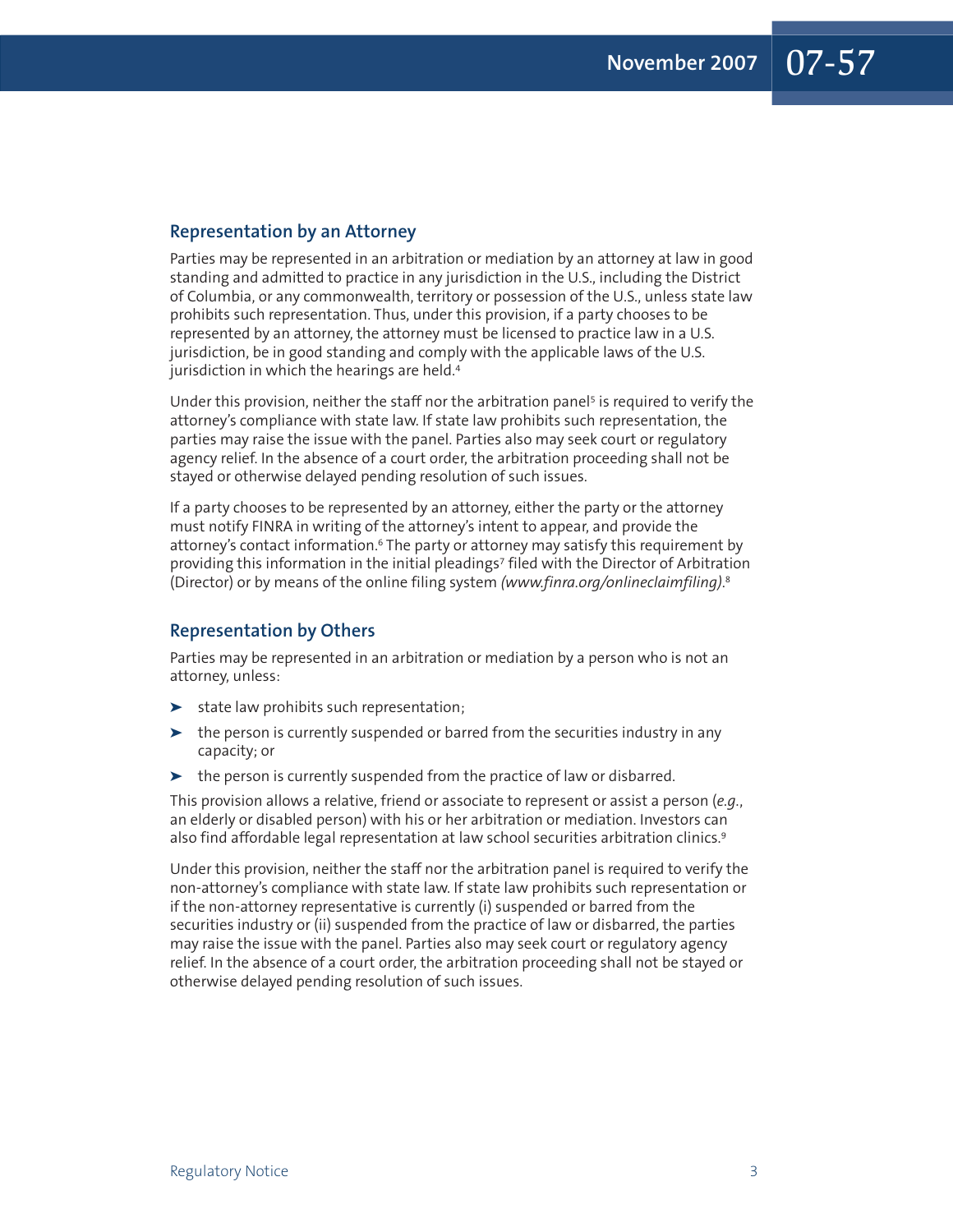If a party chooses to be represented by a non-attorney representative, either the party or the representative must notify FINRA in writing and provide the representative's contact information. The party or representative may satisfy this requirement by providing this information in the initial pleadings filed with the Director or by means of the online filing system *(www.finra.org/onlineclaimfiling)*. 10

#### Effective Date Provisions

The amendments to Rules 12208 and 13208 of the Customer and Industry Codes, respectively, and new Rule 14106 of the Mediation Code will become effective on December 24, 2007, and will apply to any case in which parties provide FINRA with notice of representation on or after December 24, 2007. If an attorney or representative files a pleading, or otherwise acts on behalf of a party in a case in the FINRA dispute resolution forum, then FINRA will consider these actions as sufficient notice of representation. If parties have provided such notice of representation to FINRA prior to the effective date, then the new rules will not apply. If they have not given such notice prior to the effective date, then the new rules will apply.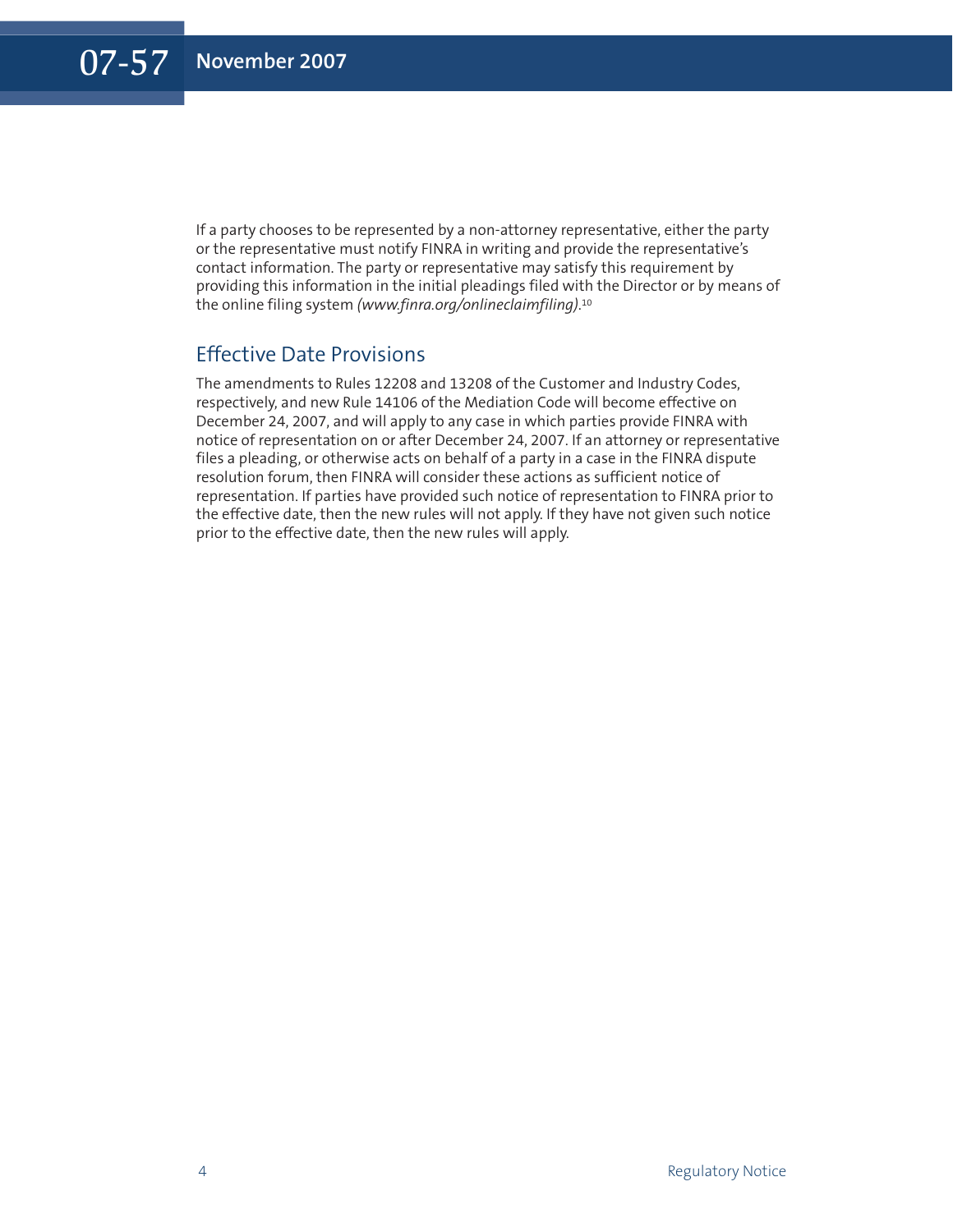#### **Endnotes**

- 1. Exchange Act Release No. 56540 (Sept. 26, 2007), 72 Federal Register 56410 (Oct. 3, 2007) (File No. SR-NASD-2006-109).
- 2. Exchange Act Release No. 55604 (April 9. 2007), 72 Federal Register 18703 (April 13, 2007).
- 3. *See* note 1.
- 4. While the multi-jurisdictional practice of law may be permitted in many jurisdictions, it may constitute a violation of certain states' unauthorized practice of law provisions.
- 5. The term "panel" means the arbitration panel, whether it consists of one or more arbitrators. *See* Rule 12100(q) of the Customer Code and Rule 13100(q) of the Industry Code.
- 6. If parties file an arbitration claim in California, their attorneys must provide a notice of intent to appear in the initial pleading submitted to FINRA Dispute Resolution. The notice in California arbitrations includes information similar to what is requested here. See FINRA's Notice to Attorneys and Parties Represented by Out-of-State Attorneys at *www.finra.org/ ArbitrationMediation/ResourcesforParties/ NoticestoParties/index.htm*.
- 7. A pleading is a statement describing a party's causes of action or defenses. The following

documents are considered pleadings: a statement of claim, an answer, a counterclaim, a cross claim, a third-party claim and any replies.

- 8. In this case, if a party chooses to be represented by an attorney and the attorney files a pleading or otherwise acts on behalf of a party in the FINRA dispute resolution forum, then FINRA will consider these actions as sufficient notice of representation.
- 9. A securities arbitration clinic can help an investor who has a smaller claim but is unable to hire an attorney, provided the investor qualifies for assistance. For more information on clinic locations and eligibility requirements, see "How to Find an Attorney" at *www.finra.org/ArbitrationMediation/Startan ArbitrationorMediation/HowtoFindanAttorney/ index.htm*
- 10. In this case, if a party chooses to be represented by a person who is not an attorney and this representative files a pleading or otherwise acts on behalf of a party in the FINRA dispute resolution forum, then FINRA will consider these actions as sufficient notice of representation.

©2007. FINRA. All rights reserved. *Regulatory Notices* attempt to present information to readers in a format that is easily understandable. However, please be aware that, in case of any misunderstanding, the rule language prevails.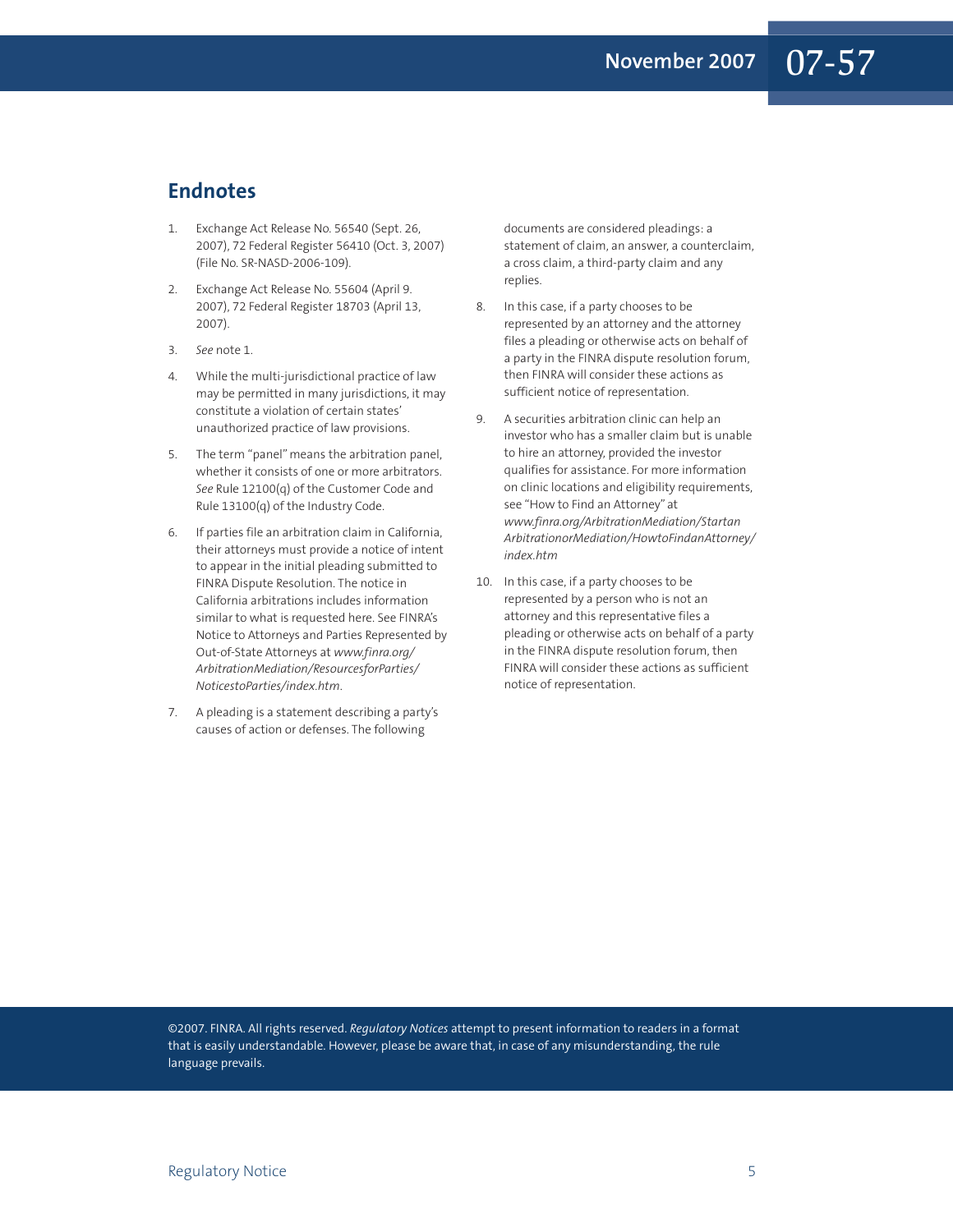#### **ATTACHMENT A**

New language is underlined, deletions are in brackets.

#### **Code of Arbitration Procedure for Customer Disputes, Code of Arbitration Procedure for Industry Disputes, and Code of Mediation Procedure**

\* \* \*

#### **Customer Code**

#### **12208. Representation of Parties**

#### **(a) Representation by a Party**

Parties may represent themselves in an arbitration held in a United States hearing location. A member of a partnership may represent the partnership; and a bona fide officer of a corporation, trust, or association may represent the corporation, trust, or association.

#### **(b) Representation by an Attorney**

At any stage of an arbitration proceeding held in a United States hearing location, all parties shall have the right to be represented by [counsel during any stage of an arbitration] an attorney at law in good standing and admitted to practice before the Supreme Court of the United States or the highest court of any state of the United States, the District of Columbia, or any commonwealth, territory, or possession of the United States, unless state law prohibits such representation.

#### **(c) Representation by Others**

Parties may be represented in an arbitration by a person who is not an attorney, unless:

- state law prohibits such representation, or
- the person is currently suspended or barred from the securities industry in any capacity, or
- the person is currently suspended from the practice of law or disbarred.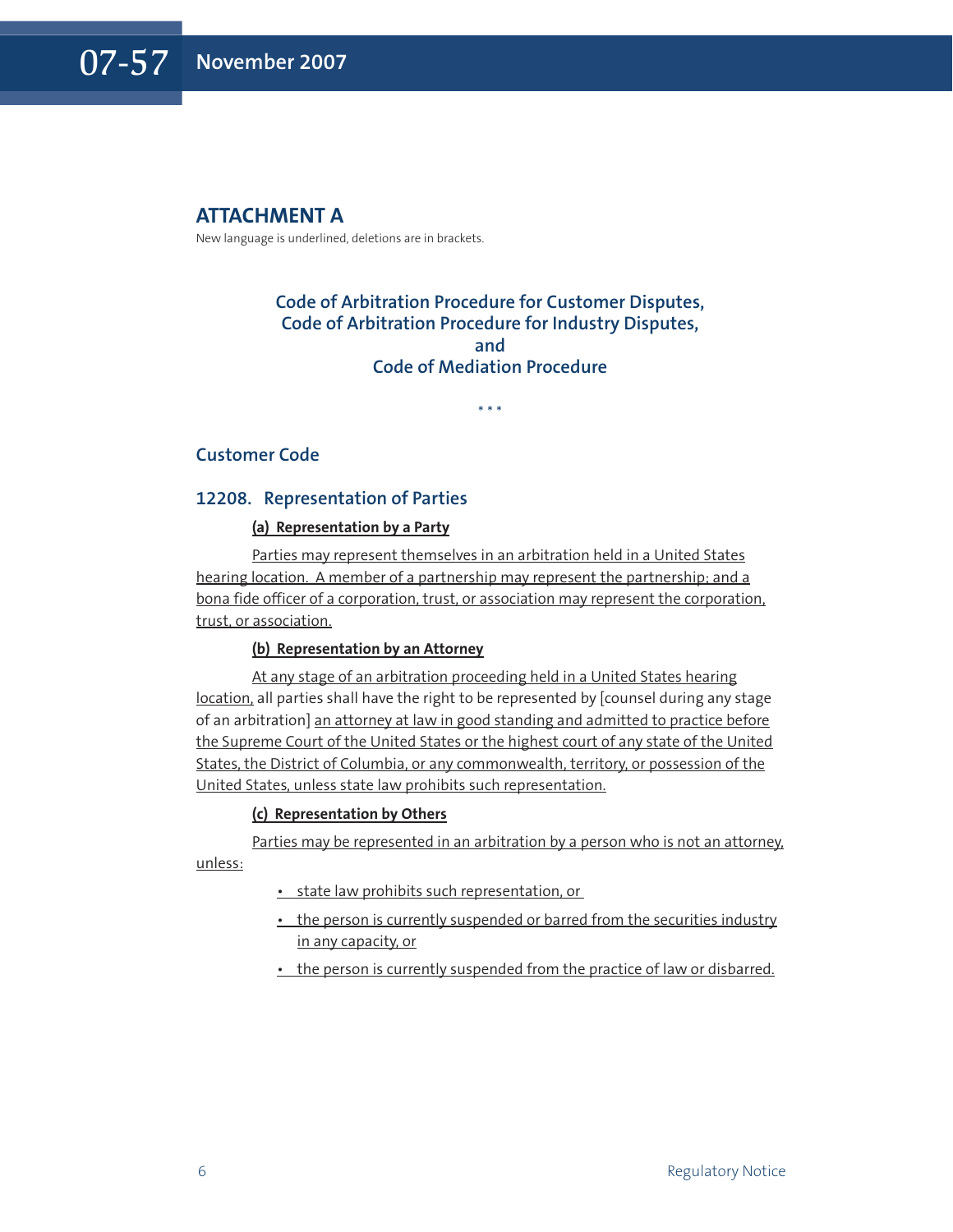#### **(d) Qualifications of Representative**

Issues regarding the qualifications of a person to represent a party in arbitration are governed by applicable law and may be determined by an appropriate court or other regulatory agency. In the absence of a court order, the arbitration proceeding shall not be stayed or otherwise delayed pending resolution of such issues.

\*\*\*

**Industry Code**

#### **13208. Representation of Parties**

#### **(a) Representation by a Party**

Parties may represent themselves in an arbitration held in a United States hearing location. A member of a partnership may represent the partnership; and a bona fide officer of a corporation, trust, or association may represent the corporation, trust, or association.

#### **(b) Representation by an Attorney**

At any stage of an arbitration proceeding held in a United States hearing location, all parties shall have the right to be represented by [counsel during any stage of an arbitration] an attorney at law in good standing and admitted to practice before the Supreme Court of the United States or the highest court of any state of the United States, the District of Columbia, or any commonwealth, territory, or possession of the United States, unless state law prohibits such representation.

#### **(c) Representation by Others**

Parties may be represented in an arbitration by a person who is not an attorney, unless:

- state law prohibits such representation, or
- the person is currently suspended or barred from the securities industry in any capacity, or
- the person is currently suspended from the practice of law or disbarred.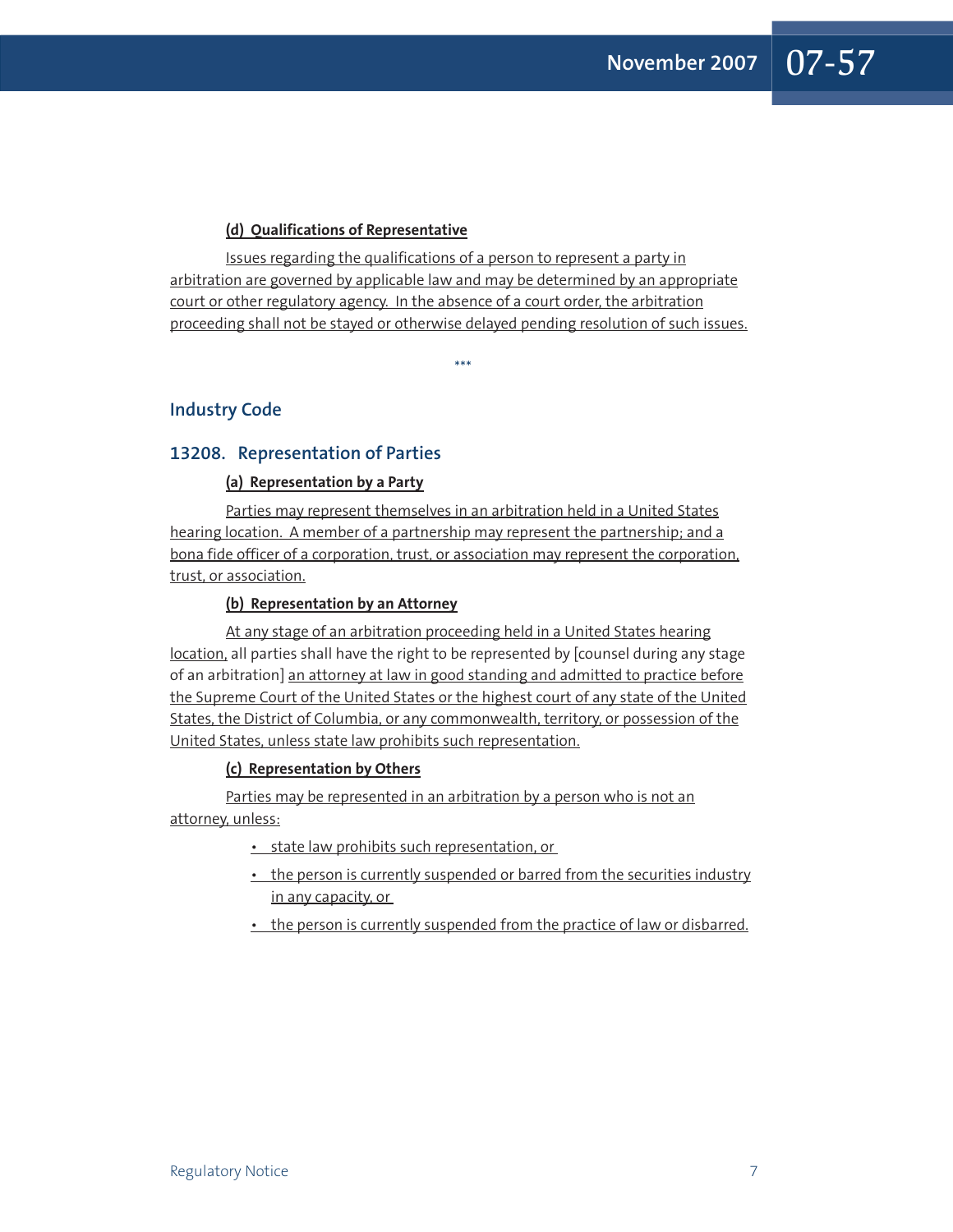#### **(d) Qualifications of Representative**

Issues regarding the qualifications of a person to represent a party in arbitration are governed by applicable law and may be determined by an appropriate court or other regulatory agency. In the absence of a court order, the arbitration proceeding shall not be stayed or otherwise delayed pending resolution of such issues.

\* \* \*

#### **Code of Mediation Procedure**

#### **14100 – 14105.** No change.

#### **14106. Representation of Parties**

#### **(a) Representation by a Party**

Parties may represent themselves in mediation held in a United States hearing location. A member of a partnership may represent the partnership; and a bona fide officer of a corporation, trust, or association may represent the corporation, trust, or association.

#### **(b) Representation by an Attorney**

At any stage of a mediation proceeding held in a United States hearing location, all parties shall have the right to be represented by an attorney at law in good standing and admitted to practice before the Supreme Court of the United States or the highest court of any state of the United States, the District of Columbia, or any commonwealth, territory, or possession of the United States, unless state law prohibits such representation.

#### **(c) Representation by Others**

Parties may be represented in mediation by a person who is not an attorney,

unless:

- state law prohibits such representation, or
- the person is currently suspended or barred from the securities industry in any capacity, or
- the person is currently suspended from the practice of law or disbarred.